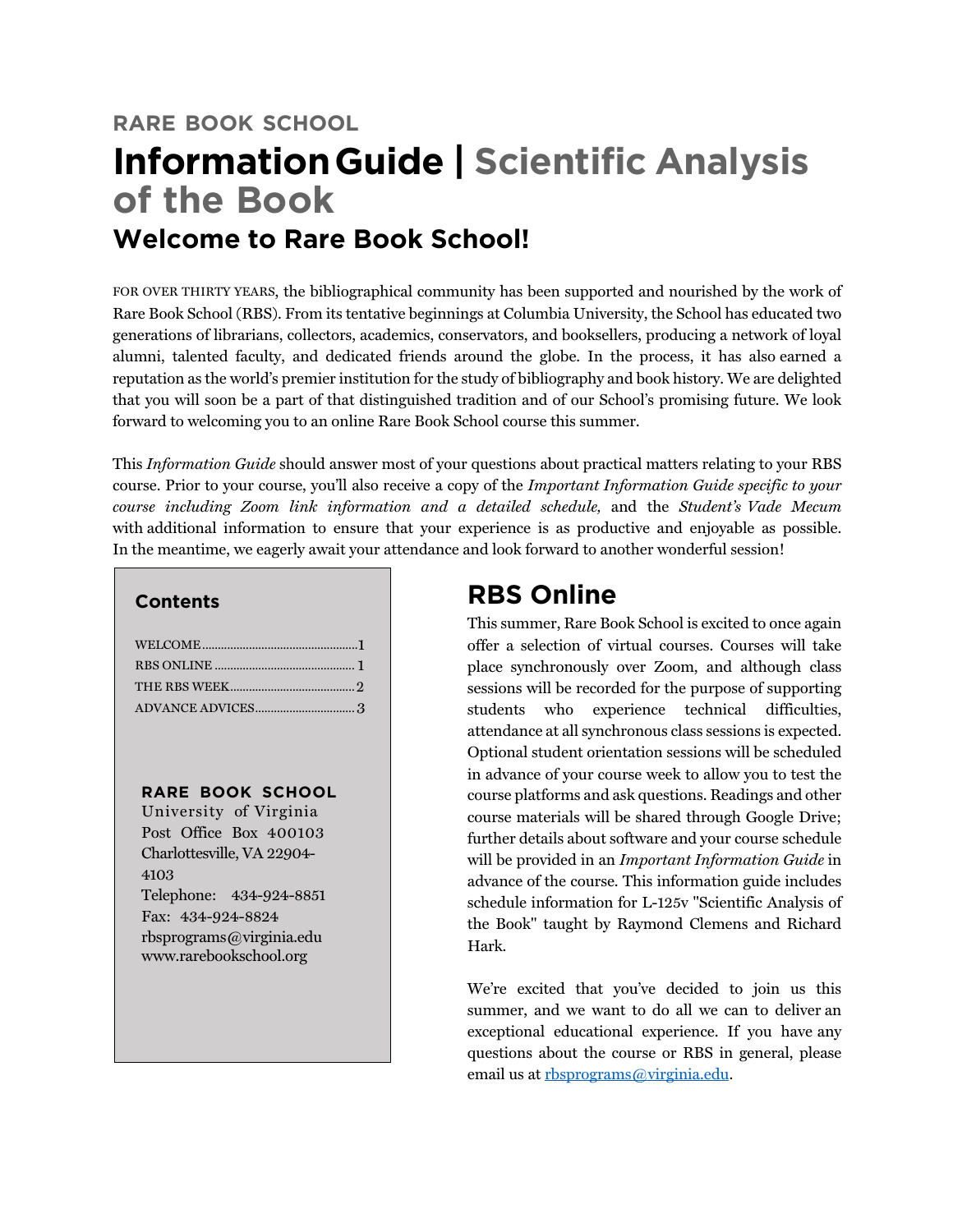# **The RBS Week**

All RBS students are expected to be in attendance and on time for all regularly scheduled classes. This is to ensure the quality and community of RBS as a School, and we insist that participants attend all sessions of their courses, unless presented with the most extraordinary of circumstances. Some courses will involve a mixture of synchronous class sessions and asynchronous independent exercises, and students are expected to treat any asynchronous work as required class time (unless designated as optional or recommended).

# MONDAY through FRIDAY

#### **11 a.m.–5 p.m. ET Course Sessions**

Courses will run synchronously primarily between the hours of 11 a.m. and 5 p.m. ET, including breaks.

11 a.m.-12:30 p.m. ET **First Course Session** 12:30-1:30 p.m. ET **Lunch Break** 1:30-3 p.m. ET **Second Course Session** 3-3:30 p.m. ET **Afternoon Break** 3:30-5 p.m. ET **Third Course Session**

5 PM ET Monday after the Course Week **Course Evaluations** Students receive RBS course evaluations by email. Please return the evaluation by 5 pm ET on the Monday after the course concludes.

Optional Events

RBS offers a series of public lectures during the summer. Details will be made available in the coming weeks for watching the lectures virtually.

Information about the lectures and the upcoming schedule can be found on our [Lectures](https://rarebookschool.org/programs/lectures/) page.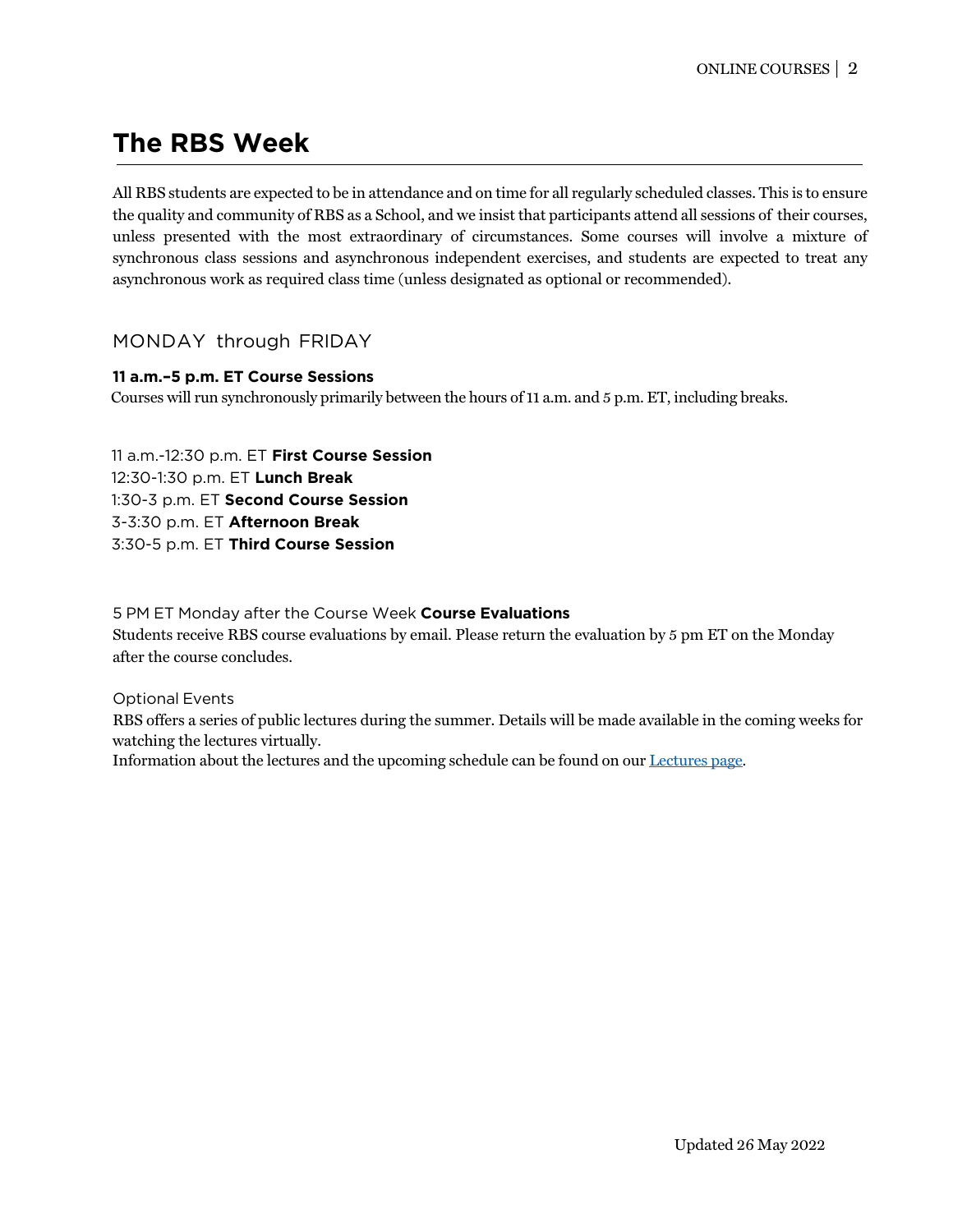# **Advance Advices**

Before the first class session, check the course description on the RBS website, the reading list linked to in the course description, or your course Google Drive folder (to be shared soon) for specific instructions on what to have on hand. It is not, for instance, always necessary to have copies of your advance reading available. Other tips on what to bring can be found in the previous year's course evaluations, also available on the course webpage.

# **Logistics & Technology Requirements**

You will be required to use Zoom to participate in class sessions and optional RBS events. Classes will be held synchronously; attendance at all class sessions is mandatory. Courses may also utilize Google Drive, or other course-specific software. It is a good idea to download, test, and practice using these platforms prior to your course's start date, to verify whether you have the latest version installed, and to make sure you have a strong, reliable internet connection. We strongly recommend using a laptop or desktop computer rather than a smartphone or tablet.

There will be short breaks between class sessions; the exact timing of the breaks will be provided several weeks before the start of class in a detailed course schedule.

## **Problems**

Please let us know if you encounter problems on any front. If such problems occur before your course begins, email (rbsprograms@virginia.edu) or telephone us (434-924-8851, 8:30 am–5 pm; voicemail after hours). If you encounter issues with tuition payments, contact RBS Accounting Specialist Michael Taylor at michael.taylor@virginia.edu, or by phone at 434-243-2920.

Should any difficulties arise during the course, please bring your concerns to the course session assistant, to the RBS staff (rbsprograms@virginia.edu), or your course instructor(s).

# **Reading Lists**

Most RBS courses have advance reading lists or assignments that RBS instructors expect their students to complete before the class meets. These are outlined at www.rarebookschool.org/reading. Some readings may be provided by the instructors via Google Drive. Instructions on how to access these materials will be provided in advance of the course.

Students should come to class prepared. Those who have trouble locating required readings might try obtaining them through interlibrary loan (ILL), from used or antiquarian booksellers through the Antiquarian Booksellers Association of America (ABAA), or online via sites such as www.bookfinder.com or www.vialibri.net.

# **Student Orientations**

Prior to every course week, RBS will host an optional student orientation session so that students can practice using Zoom and ask questions about the virtual aspects of their courses. Details about the sessions, including dates, times, and links, will be sent to you in the coming months. If you have any questions relating to the technological aspects of RBS, please contact rbsprograms@virginia.edu.